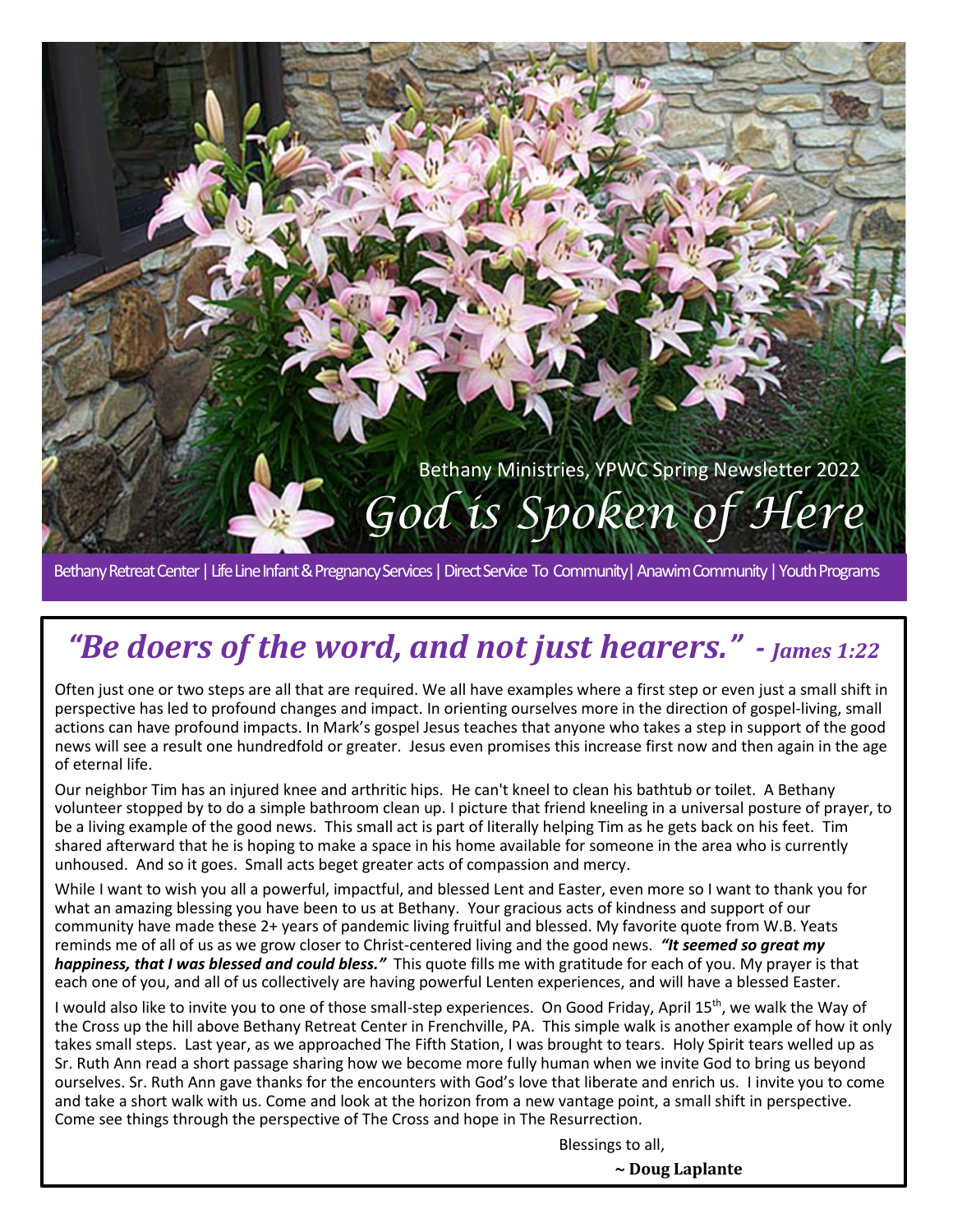# *Our Christmas Program –Faith, Hope and Love in Action*

#### *So, faith, hope, and love remain, but the greatest of these is love . - 1 Corinthians 13:13*

According to the calendar, Christmas occurs during the winter, however the effects of our Christmas Program continue to be felt every day of the year. We begin to interview our families in early October by asking the question: "What do you need and how can we help?" This year the last family to be sponsored connected with us on December 22. That evening I took their need with me and shopped for clothing, winter boots and a vacuum. I could share with you the heart wrenching story of the dad who found himself as a single parent on Dec. 21<sup>st</sup>, or of the grandparents who have 4 grandkids living with them now. But what I am most touched by is the transformation in hearts and homes. I see an increase in faith of our neighbors in need, and witness a sense of hope through the thankyou's we receive and the outpouring of love through the sponsors that help with this program. Last year we served 82 families - that is 322 adults and children! If you would like to assist with the program this year, please contact Sr. Suzanne Thibault, C.A., at **bethanyyouthcenter@gmail.com.**

#### *Bethany Blueberry Festival, July 23, 2022*

Mark your calendar and plan to spend a funfilled day with us at Bethany Retreat Center with a silent auction, special raffle items, arts and crafts for kids of all ages, homemade blueberry pies, great food and much more!

**Saturday, July 23, 2022 11:00 am – 5pm 1031 Germania Rd. Frenchville, PA 16836**



#### *Upcoming Events*

Check us out at bethanyretreatcenter.org for 2022 retreat opportunities and set some time to visit us and renew your spirit! Here are just a few options:

April 8-10 **Neuroscience and Wellbeing** led by Anne Kertz Kernion

April 15 **Stations of the Cross** – check our website for details

April 16 **Labyrinth 1-Day Retreat** with Sr. Suzanne Thibault

April 29-May1 **Art & Creation Retreat** with Mary Kay Laplante and Elle Morgan

April 23 **Native American Drumming** with Tom Campbell

May 15-21 **Welcoming, Forgiveness and Centering Prayer Retreat** with Mary Dwyer

# *We Serve God by Serving Others*

Sr. Therese Dush, CA, our foundress and spiritual guide, taught us to put love into action by serving our neighbors in need with respect and dignity. Each family we help is unique and each project is designed to fit their particular need.

One neighbor (name withheld) came to us by a local service agency due to concern for her health and welfare. She had been threatened by an outside source and her front door had been smashed and broken. Our volunteers, Mike, Dale and Dan removed the old sliding glass door and installed a new French Door which locked and made her home more secure.

Another family dealing with a health crisis had nowhere else to turn. Martha, the matriarch of her family, was finally coming home after having suffered a stroke and completed her rehabilitation.

Her home, however, was not equipped for a person with special medical needs. Specifically, her bathroom needed to be upgraded and outfitted with safety features to accommodate her setting. Our team worked together with the family to dismantle the old bathroom and re-outfit



*Crystal and Martha*

it with a new handicap accessible

shower and multiple grab bars to make it safe for Martha. Crystal, her youngest daughter and caretaker, is so grateful for this service work that allows her to take the best possible care of her mom in a safe environment.

These service projects may seem small, but to each family they are vital necessities that transform homes into safer environments and transform lives for the better. Both projects allowed God's work to happen through love and care of neighbor.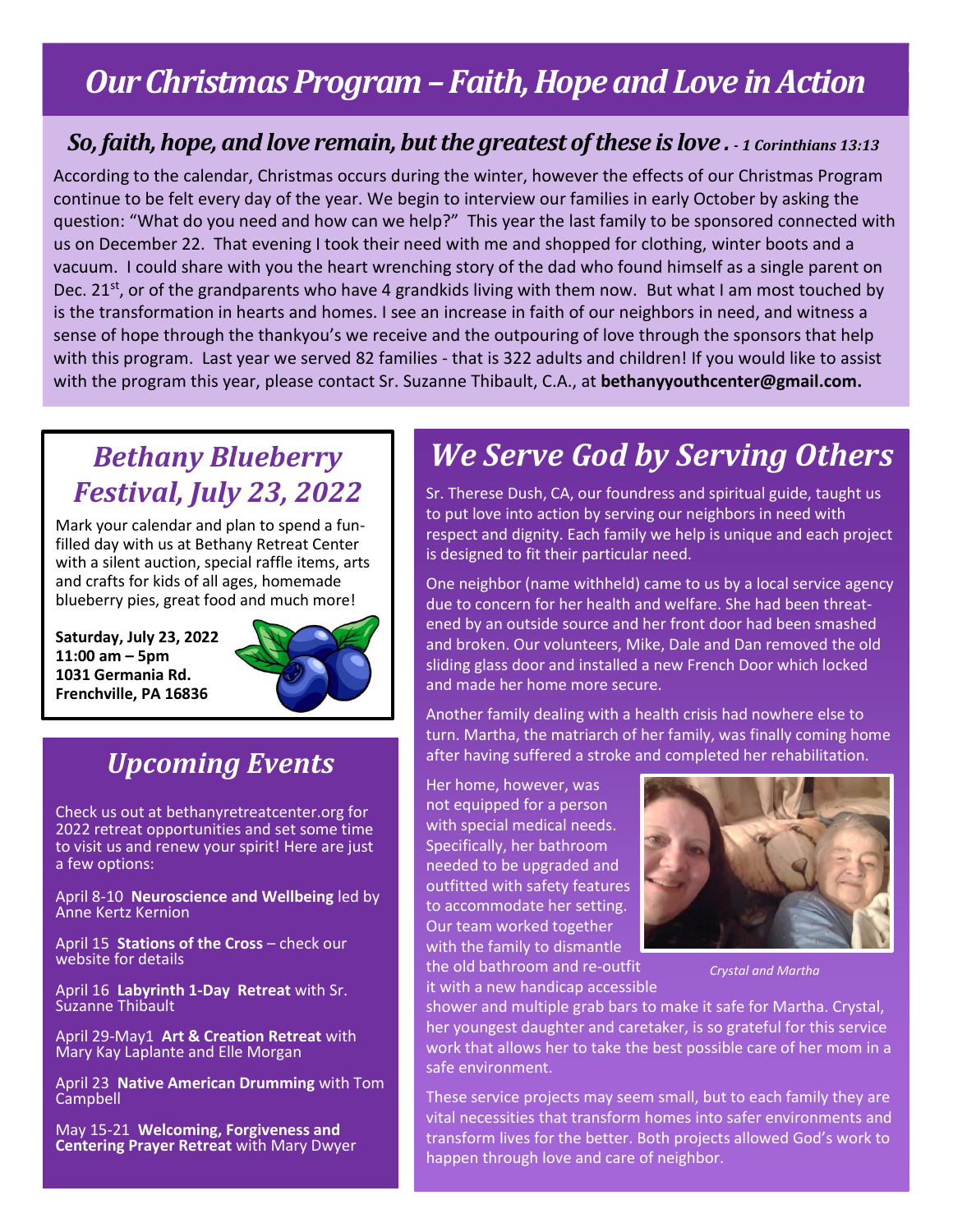# *Anawim Community and Anawim Associates Program*



Sr. Suzanne Thibault, CA Sr. Ruth Ann Madera, CA

Prayer, simplicity, hospitality, and service in the spirit of the Beatitudes are at the heart of the life of the Anawim Community and the Anawim Associates. Our Associate Program gives lay men and women the opportunity to become more closely associated with the Anawim Sisters, our spirituality and our ministries. Associate Members live out Anawim Spirituality in their own families, communities and lives by fostering a sense of dependence upon God, trusting in and deepening that relationship, walking in faith, living in hope, and reaching out to those in need.

If you would like to know more about the Anawim Community or the Anawim Associates Program please call (814) 263-4855 or email Sr. Ruth Ann Madera at ruthann.madera@yahoo.com or Sr. Suzanne Thibault at anawimco@gmail.com, or write to the Anawim Community, P.O. Box 35, Frenchville, PA 16836.

# *Leona Davis, Treasured Volunteer and Friend*

After a 27-year career in management and customer service, Leona moved back to her family home in Frenchville, PA in 1993 and quickly became acquainted with YPWC Mission. In coming to various events, she discovered a kinship with Sr. Therese Dush, our foundress, (they shared an aunt and uncle!) and thus began a beautiful friendship.

Volunteering and giving back to community has always been a priority for Leona. While living in Ridgway PA, she was a very active member of St. Leo's parish. For many years, she and a dedicated group of parishioners worked with the Religious Ed program to bring students in both public and parochial schools together to serve at Masses.



Leona Davis

She is a wonderful example of living life to the fullest, regardless of your age, in hope and gracious hospitality. Her involvement with YPWC - from dog sitting for Sr. Suzanne's beloved Trixie to sorting blueberries for us, and helping with special events - has proven her to be a much-appreciated volunteer.

One of the things she is most appreciated for is her delicious homemade cookies, zucchini bread and fresh baked wheat bread. She's always looking to give in any way she can to make life a little nicer and more special for others. Leona has taught us much about living out the Gospel in love and hospitality in everyday life as Jesus calls all of us to. It is a wonderful gift having Leona as part of our community and as an Associate of the Anawim Community. Leona speaks of Young People Who Care as "one of the best kept secrets in this area."

#### *Life Line Services Go Above and Beyond*

At our Life Line Clearfield office, Angela Larson and Ronda Stiles are hometown heroes to expectant mothers and families with infants seeking help with pregnancy counseling and infant and child needs. State and federal funding guidelines restrict other agencies from assisting families with children beyond the age of 1-year old. Because of the generosity of our benefactors, we are able to extend our reach to families with children up to 2-years old. We are also able to assist a growing population of grandparents who, through necessity, have taken on the care of their grandchildren. We are also able to reach out to single dads or those dads trying to co-parent who are not otherwise eligible for assistance.

We provide diapers, formula, baby clothes, baby furniture and accessories as well as maintain an open door to listen to and guide our clients and provide resource and referral lists to match them with other agencies who can provide additional help.

We do not turn anyone away. We are able to go above and beyond for our families thanks to the generous support of our many benefactors who make this vital ministry of life possible. Thank you!!

> **Contact Angela Larson, Life Line Clearfield 814-765-3225**